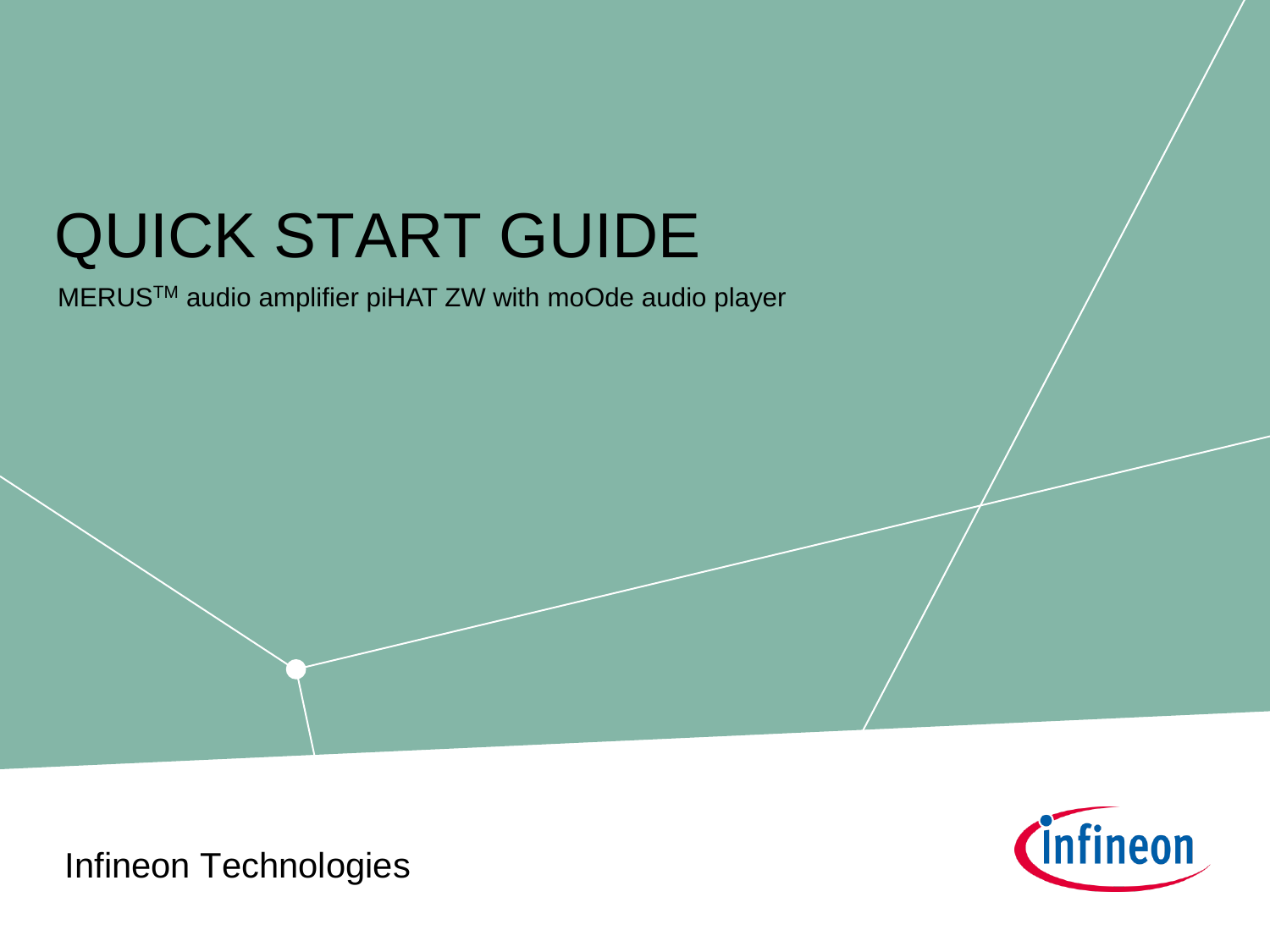

# Product overview and features

#### **Overview**

The MERUSTM audio amplifier is a hardware at the top (HAT) power amplifier board which brings the Infineon proprietary multilevel technology to Raspberry Pi users and makers. It is intended for loudspeaker building and wireless music streaming with minimum size and consumption along with state-of-the-art power efficiency and HD audio quality. It is equipped with the MERUS™ MA12070P class D audio amplifier. Key features include:

- › Compatible with Raspberry Pi Zero and Raspberry Pi Zero Wireless
- › Compatibility with major streaming applications for Raspberry Pi (Raspberry Pi OS, moOde Audio, Volumio)
- No need for external or extra power supplies in addition to the 5 V USB supply
- Full hardware control, customization, and error monitoring through Linux Alsamixer

#### General features and audio performance

| Number of audio channels                                   | 2xBTL, 1xPBTL.                 |
|------------------------------------------------------------|--------------------------------|
| Audio input format                                         | Digital (I2S)                  |
| Minimum power supply requirement (miro USB supply)         | 5 V@2.5A DC                    |
| Minimum power supply requirement (power bank)              | 5 V@2.1A DC 3000 mAH           |
|                                                            |                                |
| Output Power/ch (instantaneous peak – measured with music) | 20 W@4 ohm                     |
| THD+N                                                      | $< 0.014\%$ 1 W 1 KHz RL=4 ohm |

Overall system efficiency 66% 1 W/ch 4 ohm



**Figure 1. Overview of the MERUS™ Audio amplifier HAT ZW**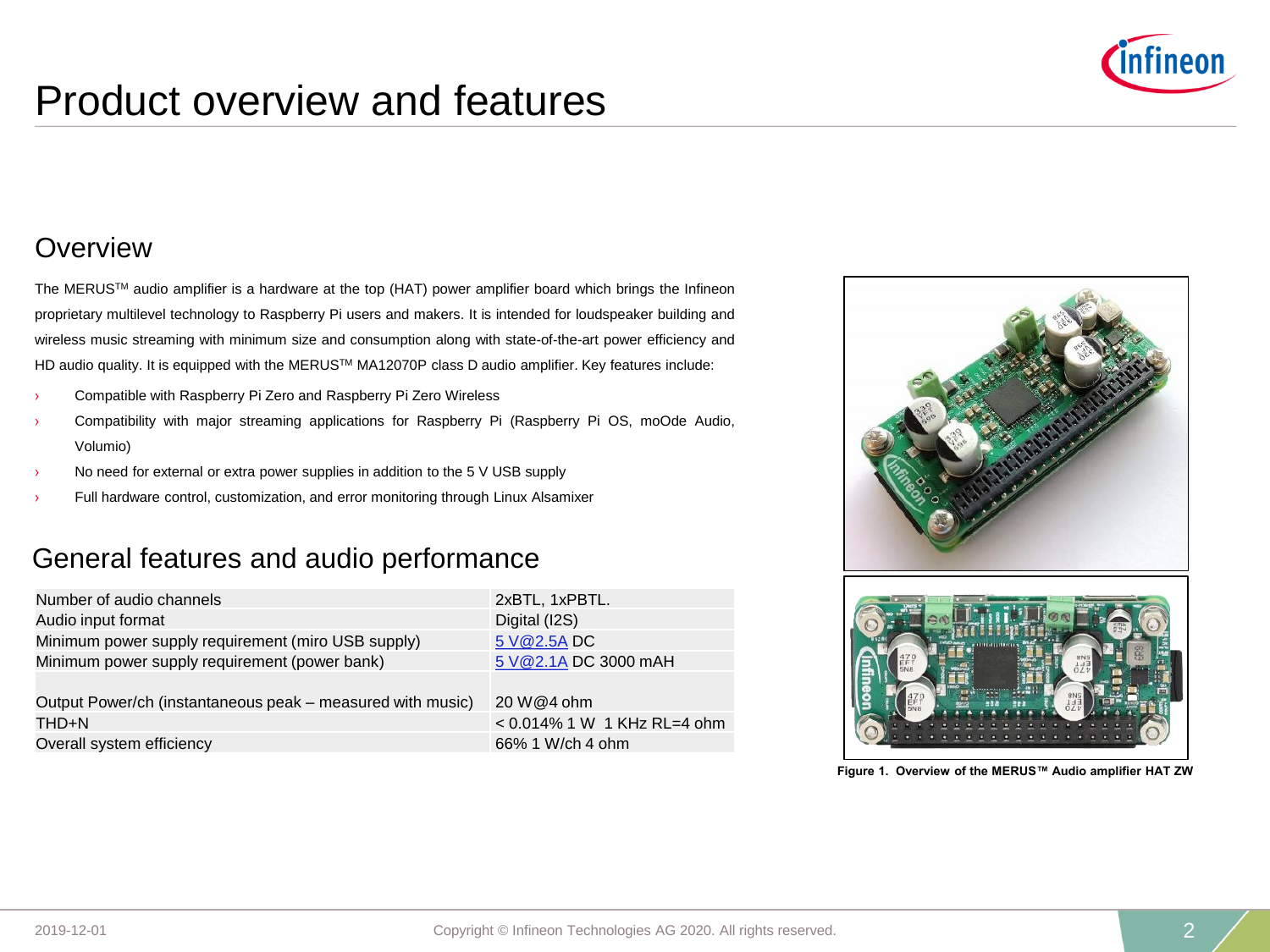



**Figure 2. MERUSTM audio amplifier piHAT ZW system diagram**

## **MERUSTM audio amplifier piHAT board**

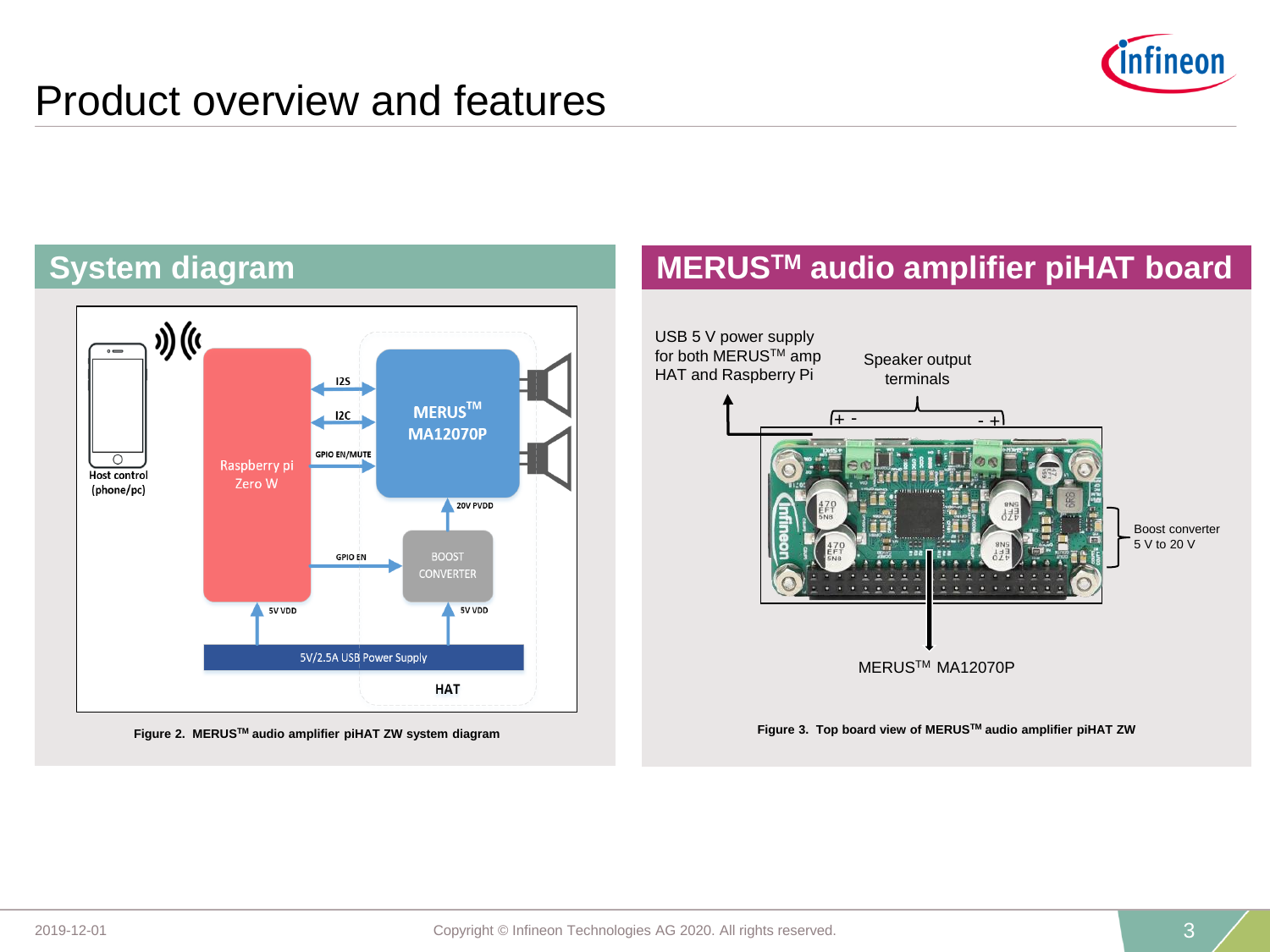

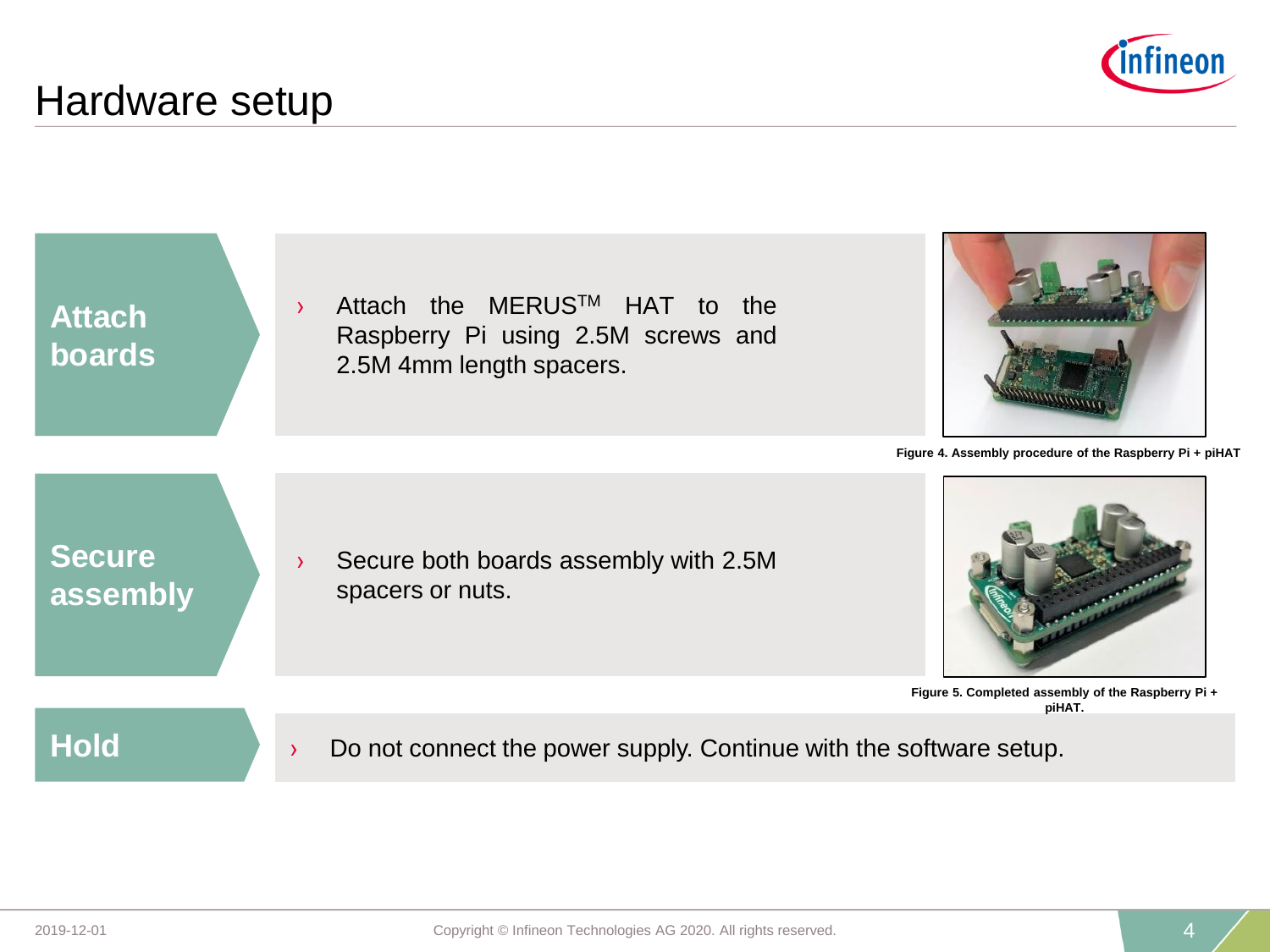

## **1 – moOde audio player image**

› Download the moOde audio image file from the [official site](https://moodeaudio.org/).

#### **2 – Balena etcher**

› Download balena etcher (or any other SD card image burner) from this [link](https://www.balena.io/etcher/) and open it.



**Figure 6. Using balena etcher to burn the SD card**

#### **3 – Burn the image to the SD card**

› Insert your SD card in the windows, linux or macOS host machine and flash the downloaded moOde audio image file into the card.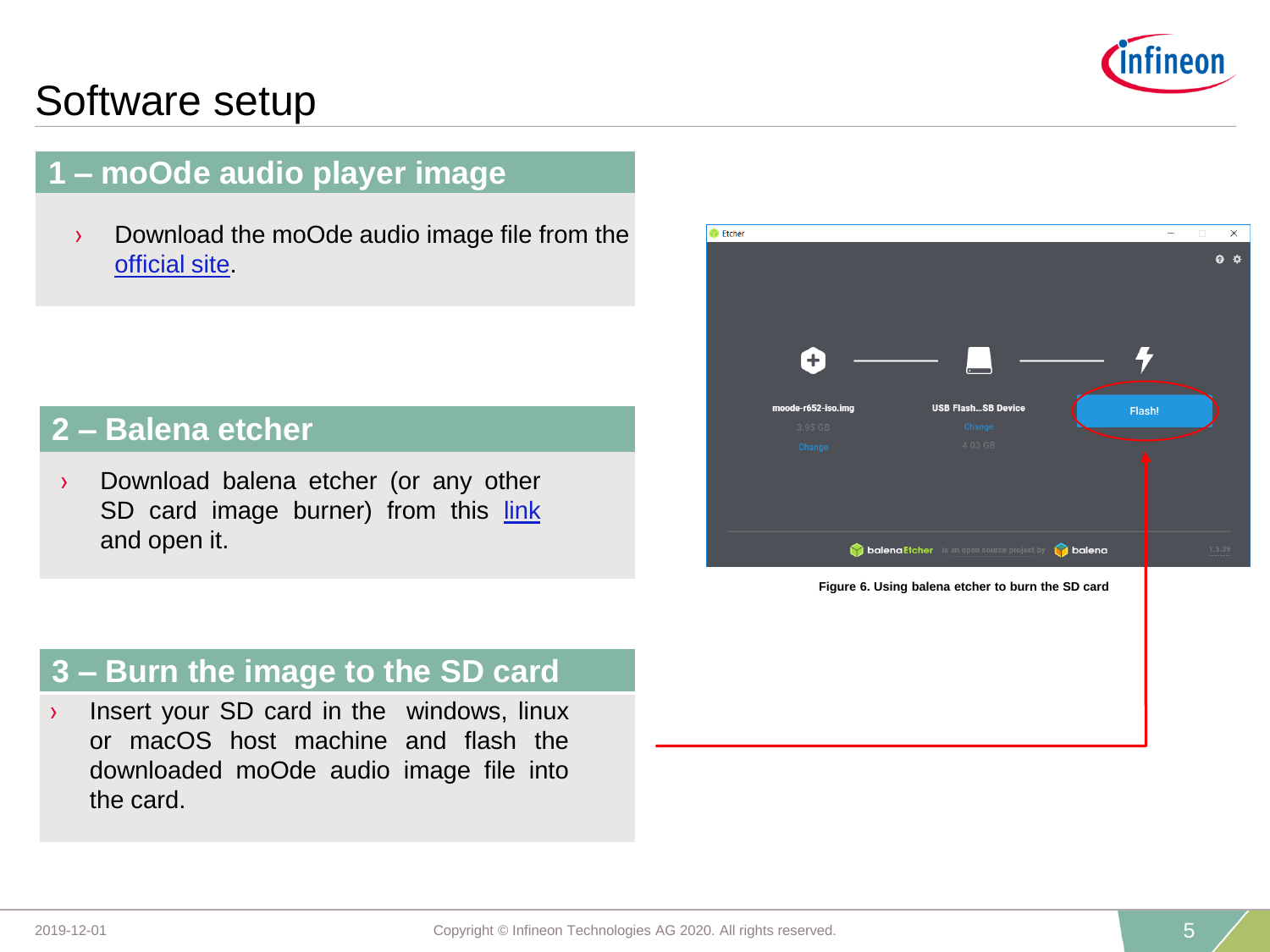

### **4 – Insert SD card in the Pi**

› After the flash process insert the SD card in the Raspberry Pi and turn it on. Wait about 2 minutes





**Figure 7. Assembly procedure of the Raspberry Pi + HAT**

#### **5 – Connect to moode.local/**

Connect your host machine or mobile phone to the "Moode" network and then type http://moode.local/ into your web browser to access the configuration GUI. The password is "moodeaudio".

#### **6 – Configuration menu**

› Press on the "m" local menu at the top right corner menu, and then go to "configure".



**Figure 9. Press on the "m" logo and then go to "configuration"**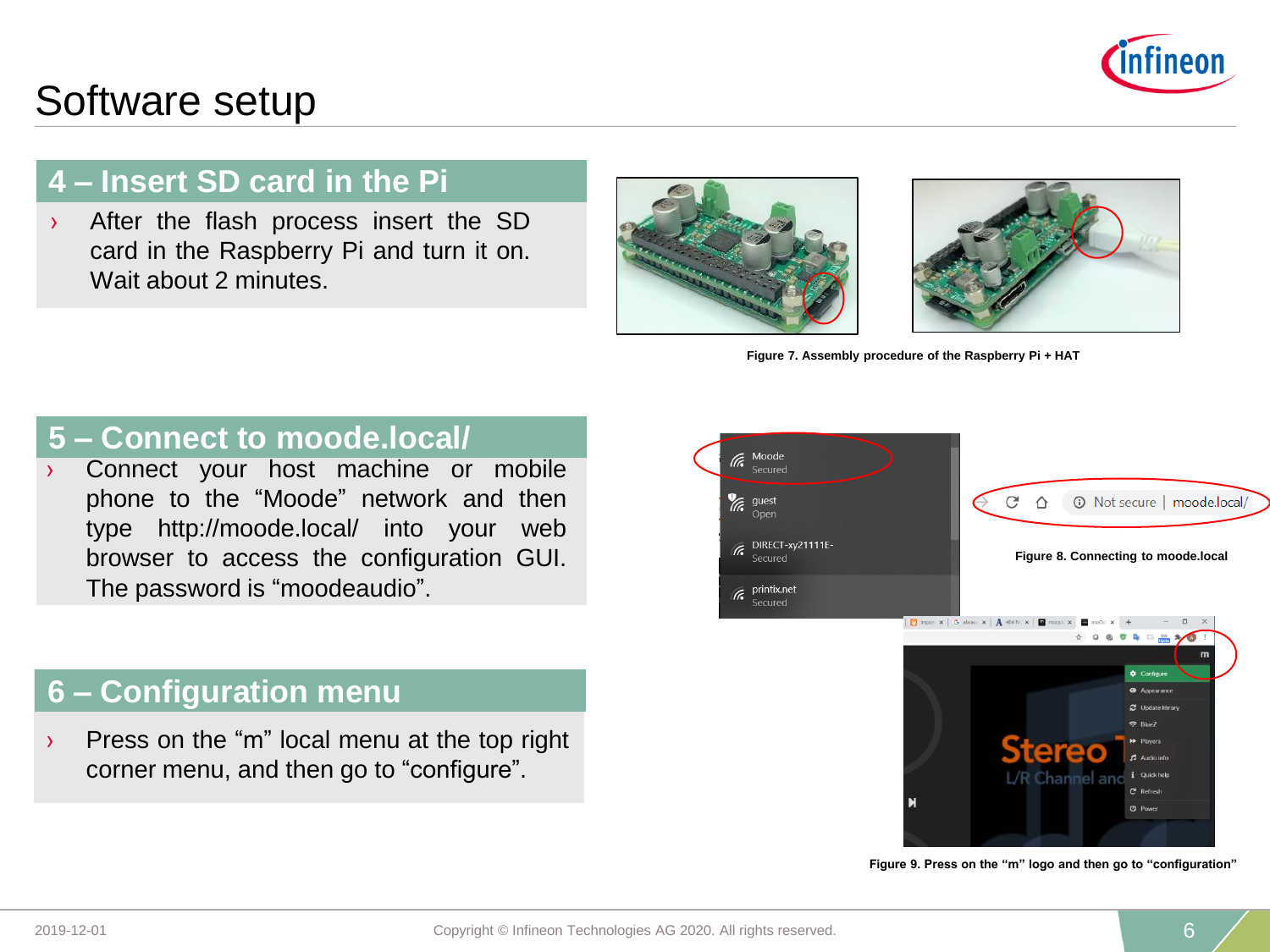

## **7 – Go to "audio" configuration**

 $\rightarrow$  On the configuration menu press the "audio" configuration button.

## **8 – Configure I2S audio device**

Under the "I2S audio device" select "MERUS Amp HAT ZW" and then press "set". Do not reboot yet.

## **9 – Configure Bluetooth and airplay**

› Scroll down and under "Renderers" turn the Bluetooth and pairing agent options "on" and press "set" in both. Then turn-on the "Airplay" option and also press "set". Finally, press "EDIT" under Airplay and configure it for 44.1 KHz and 32-bit playback. Don't forget to press save!











**Figure 12: Moode initial configuration: Bluetooth and airplay**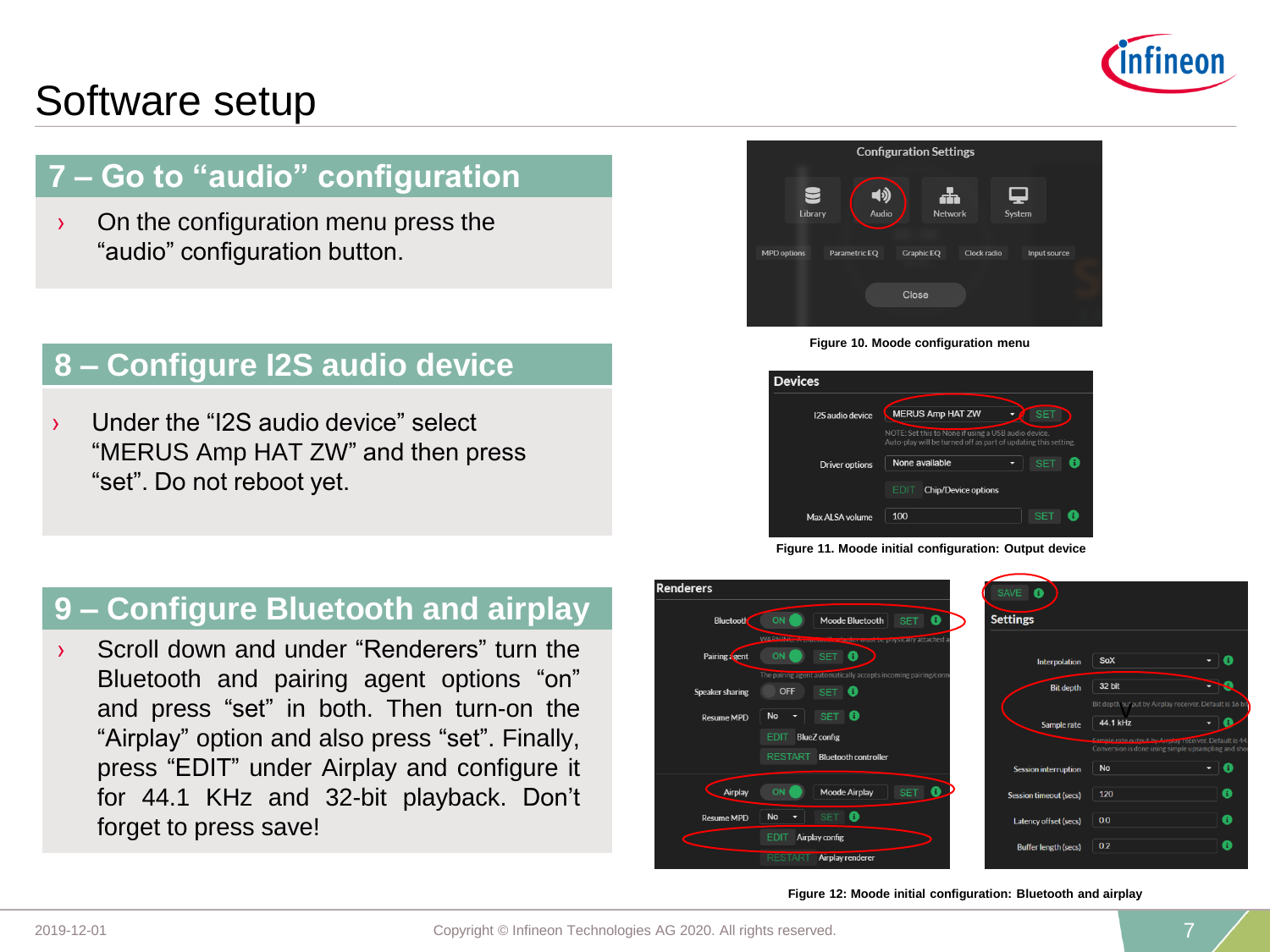

# **10 – Configure Spotify**

› Turn the "Spotify" option on and press "set". Next, go to "EDIT Spotify config" and configure it with 320 K of bitrate and 20 percent of initial volume (to be safe). Finally, press "save".



**Figure 13. Moode Spotify configuration menu.**

## **11 – Configure the pi Network**

Go to the "Configure" menu again (step 6) and select "Network" in order to set your network configuration. Press the "SCAN" button next to "SSID" and then select the network you want to connect the board to. Then, press "SAVE".



**Figure 14. Moode network configuration**

Important: Use an open network to properly communicate with the Raspberry Pi. An enterprise or office network will not work due to security restrictions. A temporal and fast solution may consists in using the hotspot network of your cellphone in case there is no other available open networks.

#### **12 – Reboot**

Go to the configuration menu again and press "Power". Next, press "RESTART" in order to reboot the Raspberry Pi. It can take up to two minutes to restart.



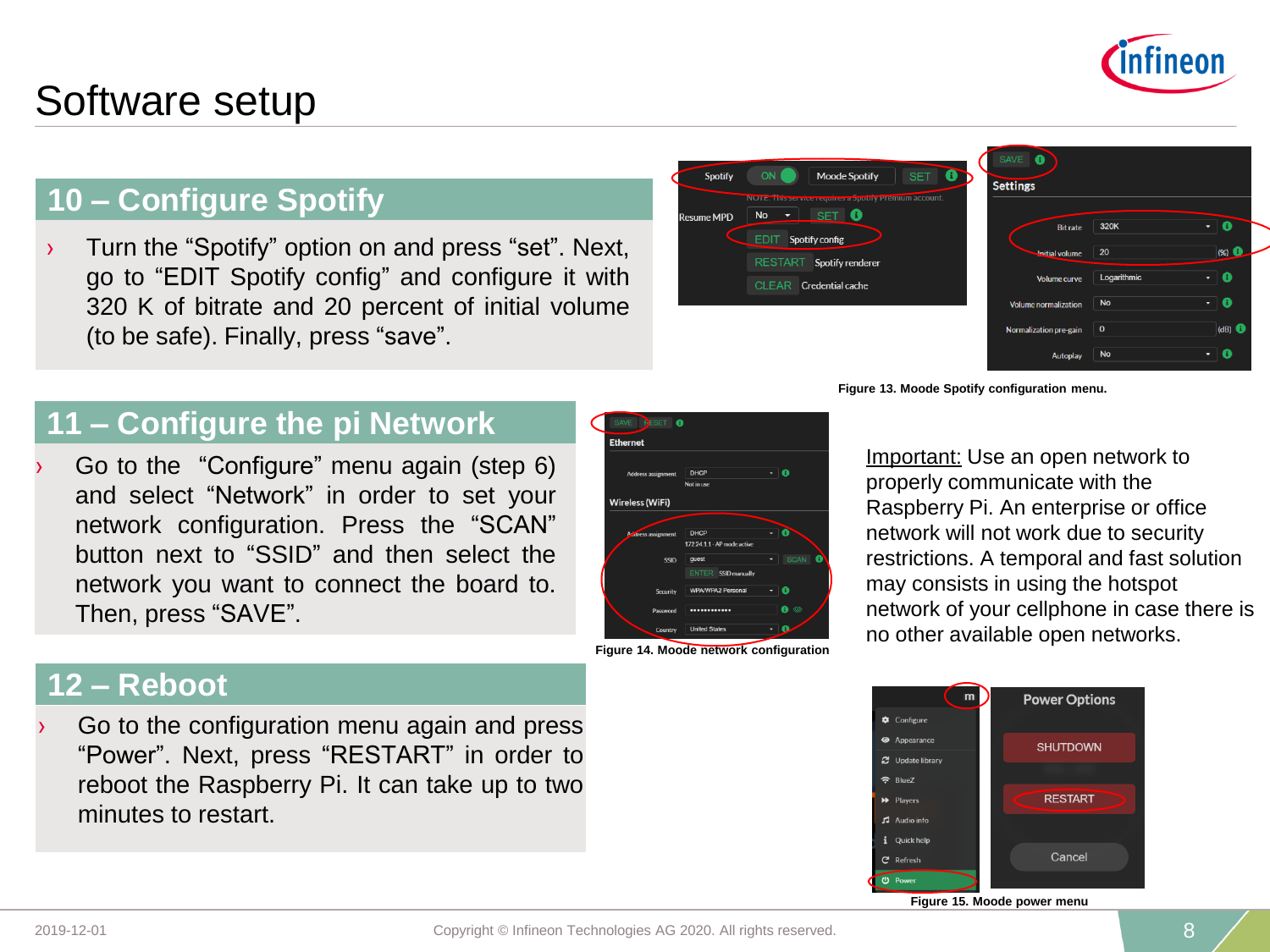

## **13 – Connect trough SSH**

Download [putty](https://www.putty.org/) and login trough ssh into the Raspberry Pi. In host name type "moode.local". Click "open" and then press "yes". Then login with "pi" as user and "moodeaudio" as password.





**Figure 16. Connecting trough SSH in putty**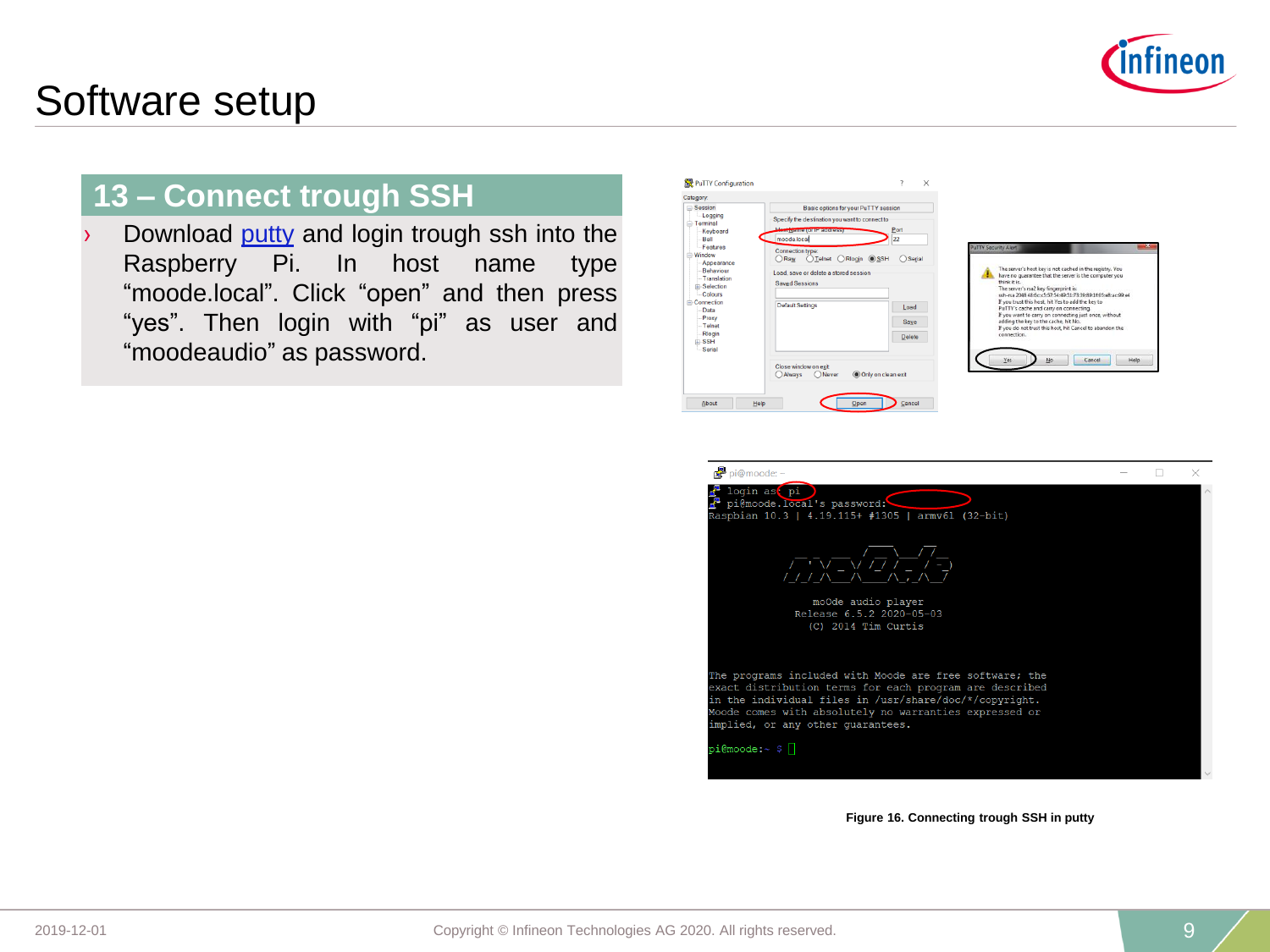

#### **14 – Alsamixer and limiter settings**

Type alsamixer on the command line and acces the MA12070P control mixer to set the protection limiter level of the device. Usually a -15 dB setting will be a good starting point for 4 ohm nominal impedance speakers. It is strongly recommended to go through the user's guide section, where this topic is covered, to correctly configure the limiter threshold level. Press escape to exit the mixer.



**Figure 17. MERUSTM piHAT Alsamixer**

## **15 – Turn-off and reboot**

Turn-off the Raspberry Pi by disconnecting the power supply. Connect the loudspeakers to the terminal blocks and turn-on the Raspberry Pi again. **Figure 19. MERUS™ piHAT terminal blocks for loudspeaker** and the state of the state of the state of the state of the state of the state of the state of the state of the state of the state of the state of the state

#### **16 – Playing via Airplay or Bluetooth**

Open any Airplay compatible device/app such as Spotify and select your device from the list to play music from the piHAT. Or select "Moode Bluetooth" to play via Bluetooth from the piHAT



**connection**



**Figure 20. Selecting Moode as Airplay or Bluetooth device device on Spotify.**